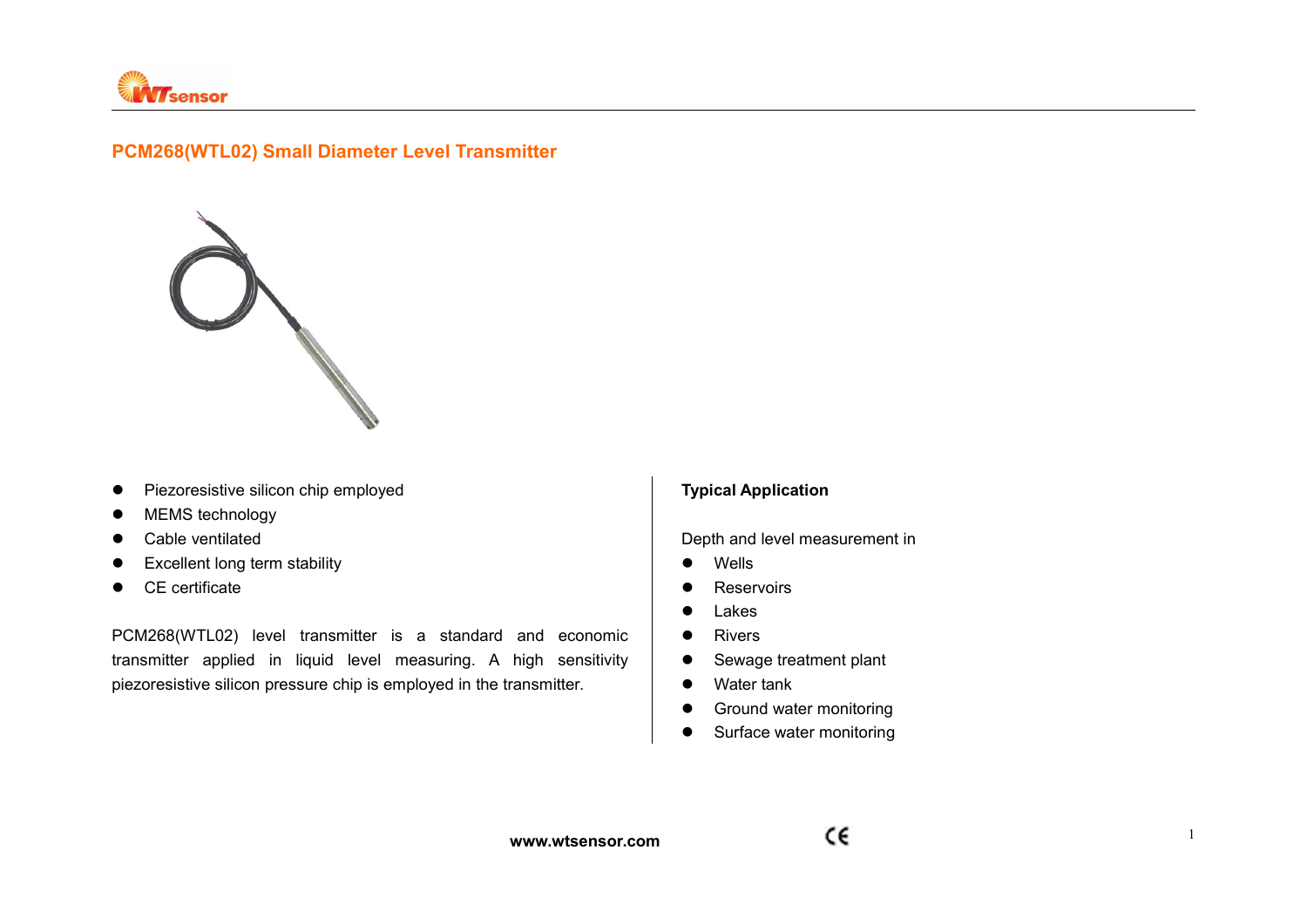

| Pressure range                     |                                                                                    |  |
|------------------------------------|------------------------------------------------------------------------------------|--|
| Pressure range                     | 1m, 2m, 5m, 10m, 20m H <sub>2</sub> O                                              |  |
| Output signal                      |                                                                                    |  |
| Output                             | 4 to 20mA                                                                          |  |
| Specification                      |                                                                                    |  |
| Accuracy (linearity, repeatability | ±0.5%F.S.(Typical)                                                                 |  |
| and hysteresis)                    |                                                                                    |  |
| Overpressure                       | 150%F.S.                                                                           |  |
| Supply                             | 24VDC                                                                              |  |
| Operating temp.                    | $-20^{\circ}$ C - 85 $^{\circ}$ C                                                  |  |
| Medium temp.                       | $-20^{\circ}$ C - 85 $^{\circ}$ C                                                  |  |
| Storage temp.                      | $-40^{\circ}$ C - 125 $^{\circ}$ C                                                 |  |
| Compensated temp.                  | 0°C - 60°C (0m - 10m H <sub>2</sub> O)   -10°C - 70°C (10m - 20m H <sub>2</sub> O) |  |
| Zero temp. coefficient             | $±1.5\%$ F.S. (0°C - 85°C)                                                         |  |
| Span temp. coefficient             | $±1.5\%$ F.S. (0°C - 85°C)                                                         |  |
| Long term stability                | <0.2%F.S./year                                                                     |  |
| Protection                         | IP <sub>68</sub>                                                                   |  |
| Probe housing material             | Stainless steel 316L                                                               |  |
| Sensor material                    | Stainless steel 316L                                                               |  |
| Housing diameter                   | $\phi$ 19mm                                                                        |  |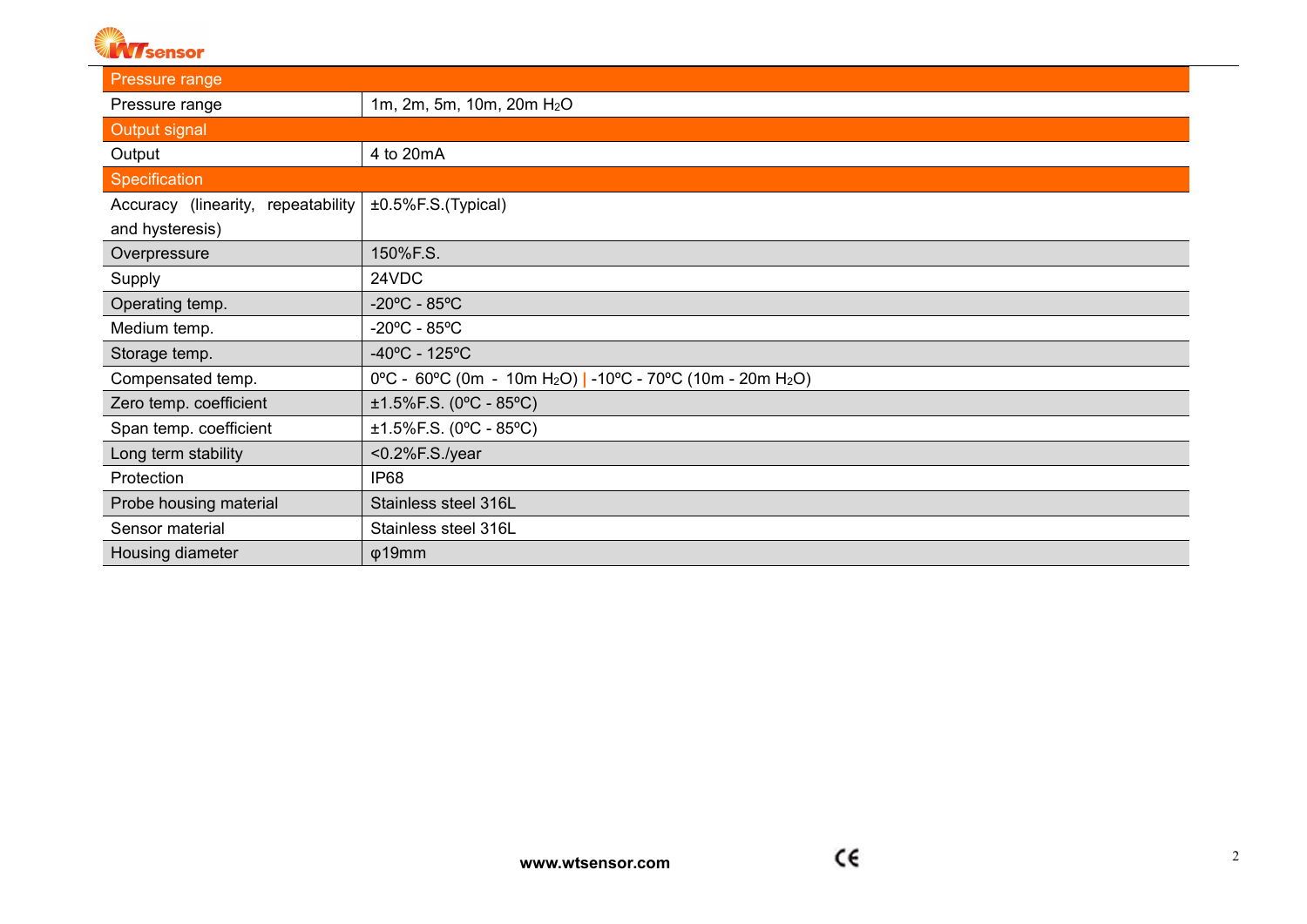

## Mechanical Drawing



| Wire  | Connection  |
|-------|-------------|
| Red   | Excitation+ |
| Green | Output+     |
|       |             |

# Current (2 wire) Current (2 wire)

| Wire   | Connection  |
|--------|-------------|
| Red    | Excitation+ |
| Blue   | Excitation- |
| Yellow | Output+     |